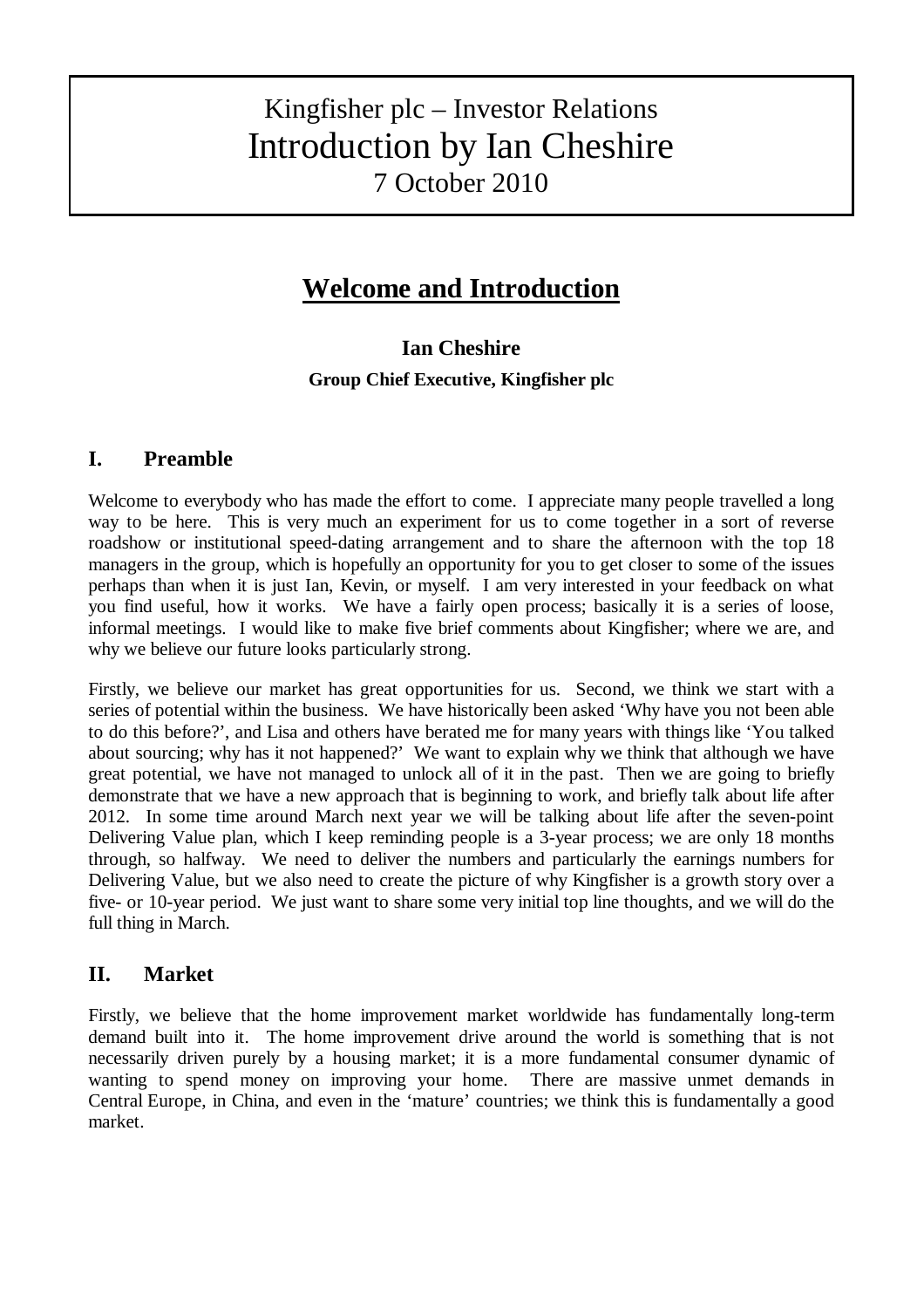## **III. Potential**

Secondly, these are typically products sets that are common across our geographies, which gives us as an international group a potential scale advantage that we can exploit. In our industry, we have very few major dominant suppliers. We do not have an Apple, we do not have a Sony or a Panasonic, and as a result, the scale opportunity really lies with the retailer. For us, the challenge is how to work as a \$10 billion or \$15 billion company intelligently to exploit that scale, while still having the benefit of our diversity. We also think it is a defensible market. Home improvement is one of the least penetrated by the internet, and least easily attacked by hypermarkets around the world, all of whom have tried, and continue to try. We think that gives us some profit pool opportunities.

## **IV. Kingfisher plc at Present**

We are the number one outside the US by a reasonable distance. We have access to half a billion homes in the eight markets in which we operate, which implies a \$150 billion market, so we are facing a scale opportunity rather than a series of small markets. We already have market leadership in five countries – the UK, France, Poland, China, and Turkey - and we have promising positions in the other three. \$15 billion of sales are split 40:40:20 between the UK, France, and developing countries. Critically, we have on our balance sheet (which has improved significantly over the last two years) \$4.5 billion of freehold property, which gives us a really firm underpinning.

We are trying to demonstrate today – and this is something we used at our top 250 managers conference in Barcelona this year – that we have assembled globally, with the arrival of some new fresh talent - Loeken[?] and Atlanta[?] to name a couple - and the promotion of people within the business, the best home improvement know-how anywhere in the world. Whereas I grew up coming to the States to worship at the altar of US retailing, I believe now that we have as much best practice to exchange with the US players as they have to teach us.

## **V. Kingfisher plc in the Past**

The question then raised is 'Why was this potential not brought out earlier?' There are a number of points that are important to understand historically before we can say what we are going to do going forward. Firstly, particularly when Kingfisher was a conglomerate, it was extremely decentralised, run like a bank; it probably had to be given the diversity. For my first strategy review when I came in as strategy director, I had to do 13 separate companies and by the end of it you really cannot get into any depth. As a result, it was run decentralised. That stuck, and perhaps we could not really bring the businesses together intelligently to work out how we could unlock that potential.

We also had quite a lot of coming and going with M&A, mergers and demergers attempted and so on, so there was not really clarity of purpose around being a home improvement player. I think the world changed for us in 2008 - I probably would say that because that is when I took over - but I do think we have made a couple of fundamental steps forward. Three regional CEOs, Kevin, and I are now running the business as a group of five with a shared agenda and a shared objective of creating value at Kingfisher level. That sounds very obvious, but I have to tell you, frankly, that after 13 years at Kingfisher, it was not the case before. The other thing I would say is that the quality of talent in that team is outstanding.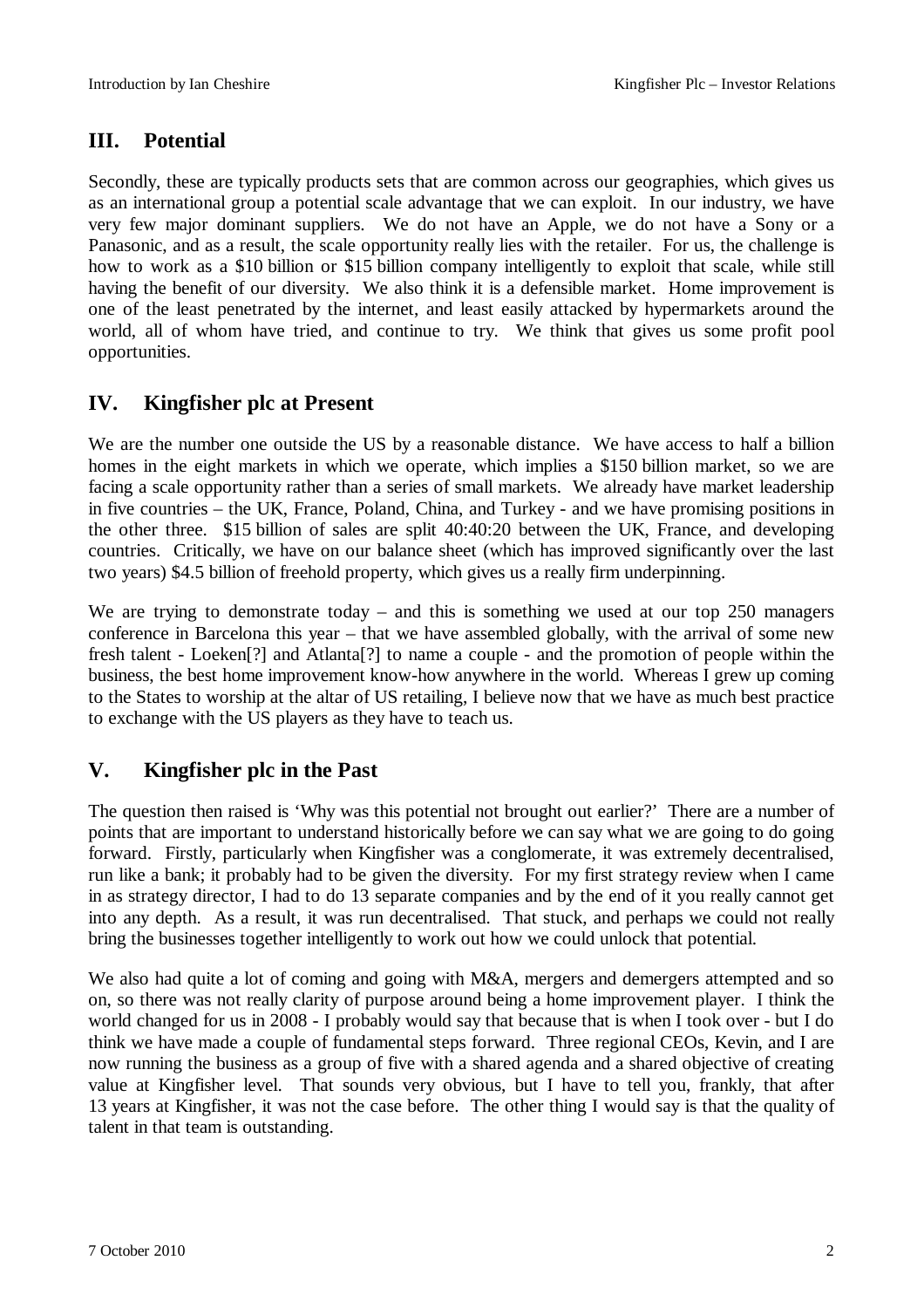We also committed ourselves to effectively doubling our EPS, so in our incentive plan we set out a growth to 19.6p EPS for next year. At the time, we believed it was stretching, and some of my friends in the City told me it was far too stretching. A year later, they were telling me it was not stretching enough, which I suppose is gratitude, but it was about setting was some clear direction and clear ambition.

We focused on a limited number of things; cash is king. There was a real focus on getting our hard debt down, understanding where we have capital invested, and how we make cash returns. We also set out the Delivering Value seven-step plan, which was not exactly rocket science but it was an attempt to focus the business on doing a few things that really mattered and getting everyone behind it. To take one of the seven steps – reducing our working capital, because we knew that was an opportunity - we said 'this is a priority; you and each individual business need to figure out how to do it, but this is going to be something we are going to go after'.

I think it is fair to say that just over two years on we are seeing some pretty encouraging signs. We are not finished there, we are not done, but if we look at some of the basic metrics, EPS was up 45% last year, Return on Capital Investment was up 250 basis points and, for me one of the most critical things, we reduced net debt by 1.3 billion. Therefore, we significantly strengthened the balance sheet, and that gives us options while simultaneously maintaining target investment, particularly in areas where we have made good returns. Finally, we have seen the beginning of a dividend increase for the first time in five years, and on the current ratio cover, we would expect our current dividend payments to increase approximately in line with earnings. Since 2008, we have seen the price move ahead of the general retailers and the FTSE, so broadly we think we are on track to deliver Delivering Value. We are possibly ahead in a couple of dimensions, particularly around sourcing. Our sourcing office with Véronique and Anthony is responsible for our group sourcing dimension and is providing encouragement. So we think we are making progress, but we do recognise that there is life after 2012, and as we come into 2011, we have to start painting that picture.

#### **VI. New approach and Kingfisher plc in the Future**

We have said that we need to have a big ambition; we need to drive this business forward. It is not going to be good enough to sit there and say 'we are profitable, we are OK, we are throwing off cash'. Our ambition is to be the world's leading local home improvement retailer. That does not necessarily mean the biggest in terms of absolute cash. We are not going to try and take over Depot tomorrow – we have looked at leveraging up and it looks a bit challenging at the moment. What we are setting out is an ambition to become a leader, and to be a leader you have to be the best. If you are the best, the revenues and the profits will follow you. If you set out just to be big, I am not sure you will ever do the right thing for your customers, your teams, or your shareholders. Therefore, in each of our operating units we are asking 'How do we become the leading local home improvement retailer?' Local is really important because if you do not do it with the customer in the store, on the screen, or on his or her mobile, you are not really doing it, even if you are in some ways assembling a large and successful financial organisation. We want to do it for the retailer.

There a couple of themes that we will talk about a bit more, but one broad theme is that the core of our strategy is going to be building deeper into our DIY heritage. It does not mean we are not going to do other things, but we believe that there is more to come from DIY. As we say in France, the métier has got a lot more room for growth. The core theme emerging is that we believe that if we can make it easier for customers to do home improvement, there is an unmet level of demand. Essentially, we are competing with people spending money on cars, holidays, and eating out. One of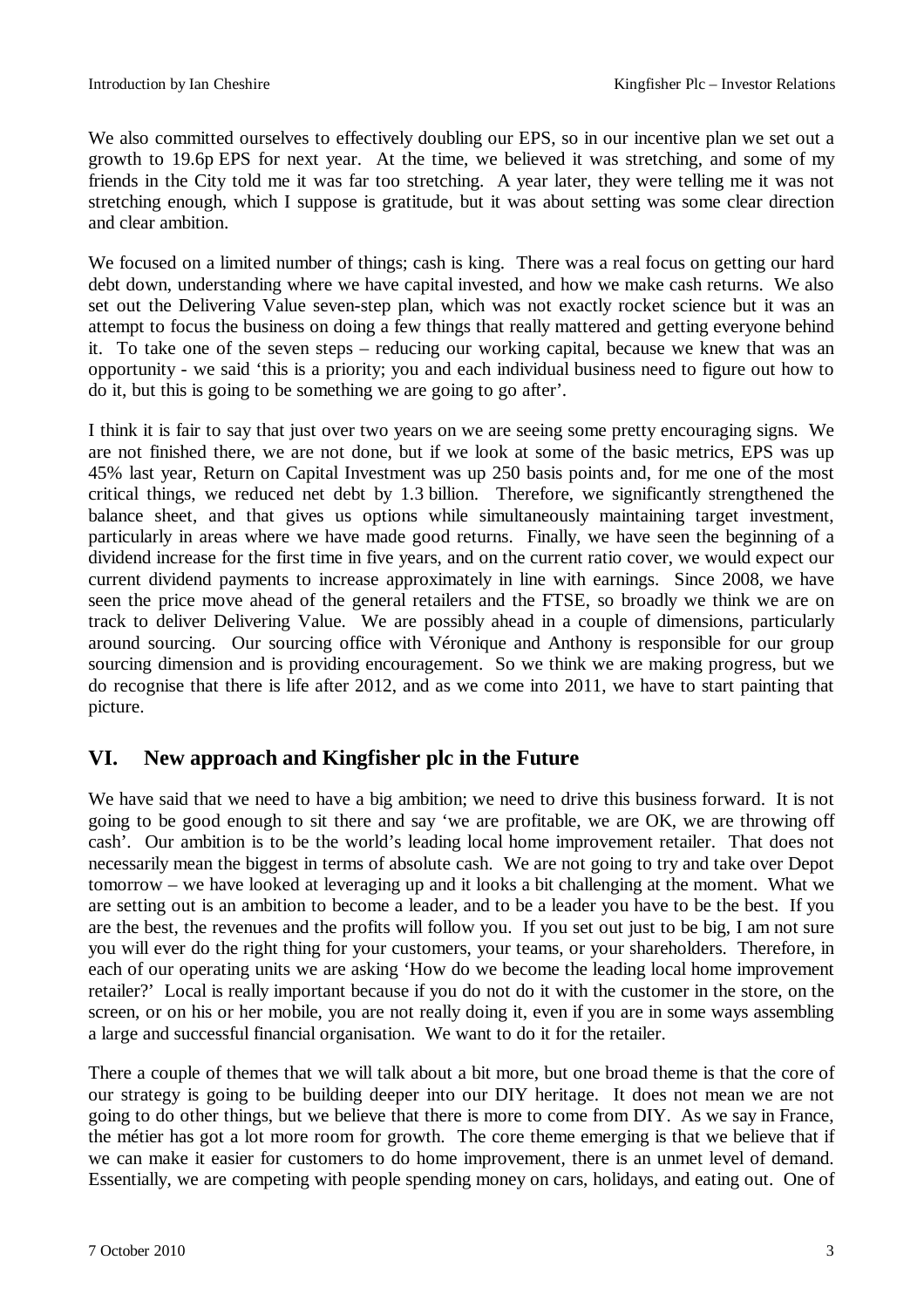the things we are hearing from our customers is that they do not find it easy to do home improvement. So we have the Casto France model of 'do it smart' led by Guy and the team in France, which for example makes paint selection colour-driven, making it easier to find your paint. It is a whole set of initiatives around innovative products like thin tiles, that you can put directly onto existing tiles, meaning that you do not have to go through the whole process of reconstructing the floor base before you lay them. We think there is a lot more to come, and the UK is also thinking around the theme, as is China. Although the theme of 'make it easy' will be a strategic theme, the actual application is slightly different market by market. But we think there is more to come from enlarging this market.

Another theme is that we believe profoundly that this is a market and industry that has been quite boring. On the slide, you will see a really frightening product; a WC with a basin on top. People initially freak out when they see this because they think 'I'm washing my hands in a toilet'. Actually, it is two great things. Firstly, it is an eco--product, because the wastewater from washing your hands goes to fill the cistern. Secondly, it is a space-saving product. If you are in dense cities in Eastern Europe and you do not have the room to put an extra basin in, you get two-for-one. This accounted for nearly 10% of the toilet sales in Casto within 6 months and it is now in B&Q in the UK. Along this broader theme of innovation, we believed profoundly there is a big global opportunity in eco-products and sustainability, of which energy saving is an obvious area. For example, there is a natural paint product that is effectively a powder that you mix up but has no VOCs, and for the supply chain experts in the room, you will notice that you do not have to ship all the way round the country large amounts of liquid; you actually have a much more effective product. We believe innovation is a key way in which we are going to drive the business. We are also going to focus on great value. We believe that we are a mass-market retailer. We will have blindingly good prices and we will use our global sourcing to allow us to continue to invest in price.

Finally, led by Véronique and Peter Hogsted we have just created - and this may not look very revolutionary - 10 major group brands that will be own-label brands across the entire group. Previously we had Castorama, B&Q, and other different brands. We are now saying by category, we will have a group brand, which means we can now have common product in a way that you simply cannot if you have not aligned your existing product opportunities. The various brands include Bloomer for kitchen furniture; Cooke and Lewis will become the kitchen and bathroom brand around the world; and our opening Price Point brand, so we will have price-fighting, entry-price product similar around the group.

The second part of this is we have to align our range calendar so that when we change product we do it at the same time. Starting next year, you will see these brands with multilingual packaging in all our businesses and we will gradually start ramping this up. I know from spending nearly 13 years in Kingfisher that this is one of the more significant breakthroughs that Véronique and Peter have been able to accomplish because it opens the door to the sourcing opportunity. We believe this will drive enormous value for us in the future. What we intend to do is drive a twin track. We are driving for higher returns and we think there is more to come, but we are also looking for profitable growth. Fundamentally, the message is a growth message; 'how do we grow shareholder value going forward?' We will do chapter and verse on this in March and a lot more detail, and we are working now with our top 250 to make sure everyone has bought into this and is properly aligned. I am absolutely convinced we have a 10-year opportunity rather than a two year recovery story.